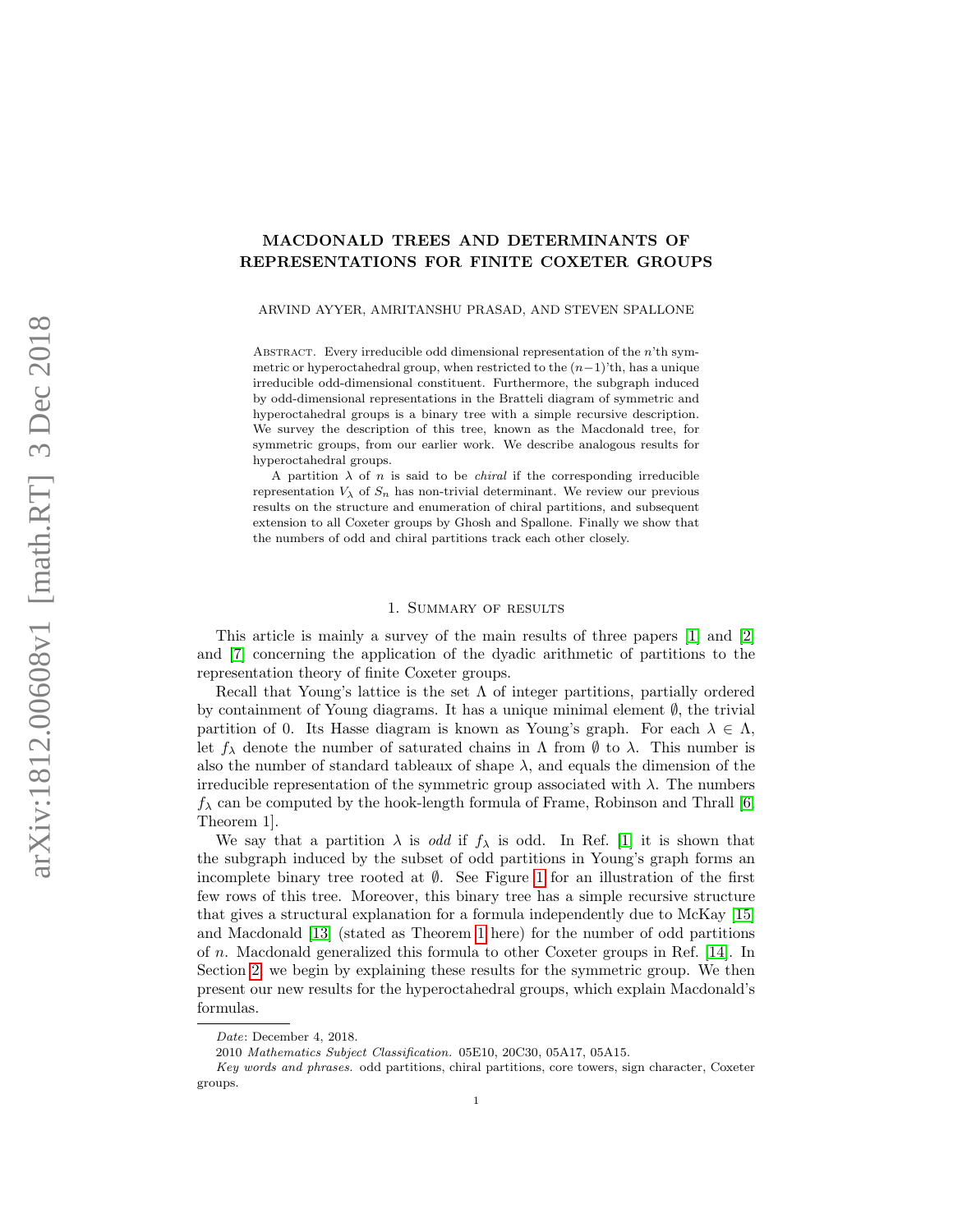Our results for the symmetric group have been used by Bessenrodt, Giannelli, Kleshchev, Miller, Navarro, Olsson and Tiep to propose bijective McKay correspondences for symmetric groups and study their representation-theoretic properties [\[3,](#page-16-5) [8,](#page-16-6) [9,](#page-16-7) [10,](#page-16-8) [11\]](#page-16-9).

The irreducible complex representations of  $S_n$  are parametrized by partitions of n. Let  $\lambda$  be a partition and  $(\rho_{\lambda}, V_{\lambda})$  be the associated irreducible representation of  $S_n$ . Let det :  $GL_{\mathbf{C}}(V_\lambda) \to \mathbf{C}^*$  denote the determinant function. The composition  $\det \circ \rho_{\lambda} : S_n \to \mathbb{C}^*$ , being a multiplicative character of  $S_n$ , is either the trivial character or the sign character. We say that  $\lambda$  is a *chiral partition* if det  $\circ \rho_{\lambda}$  is the sign character. For each  $\lambda \in \Lambda$ , let  $g_{\lambda}$  denote the number of saturated chains in  $\Lambda$ 



<span id="page-1-0"></span>FIGURE 1. The first thirteen rows of the Macdonald tree (blue edges) in Young's graph (yellow edges).

from  $(1,1)$  to  $\lambda$ , which is also the number of standard tableaux T of shape  $\lambda$  such that 2 occurs in the first column of T. Note that  $g_{(n)} = 0$  for each n. It turns out (see Section [3.1\)](#page-9-0) that a partition  $\lambda$  is chiral if and only if  $g_{\lambda}$  is odd. The most striking result of Ref. [\[2\]](#page-15-1) is a closed formula for the number of chiral partitions of n. This answers an open question posed in [\[18,](#page-16-10) Exercise 7.55(b)]. In Section [3,](#page-9-1) we review this result as well as analogues of chiral partitions for all Coxeter groups. Finally, in Section [4,](#page-14-0) we show that the enumeration problem of odd and chiral partitions for the symmetric groups are closely related.

We appeal to standard textbooks in representation theory (see, for example, [\[12\]](#page-16-11)) for basic definitions involving partitions such as arm-length, leg-length and content.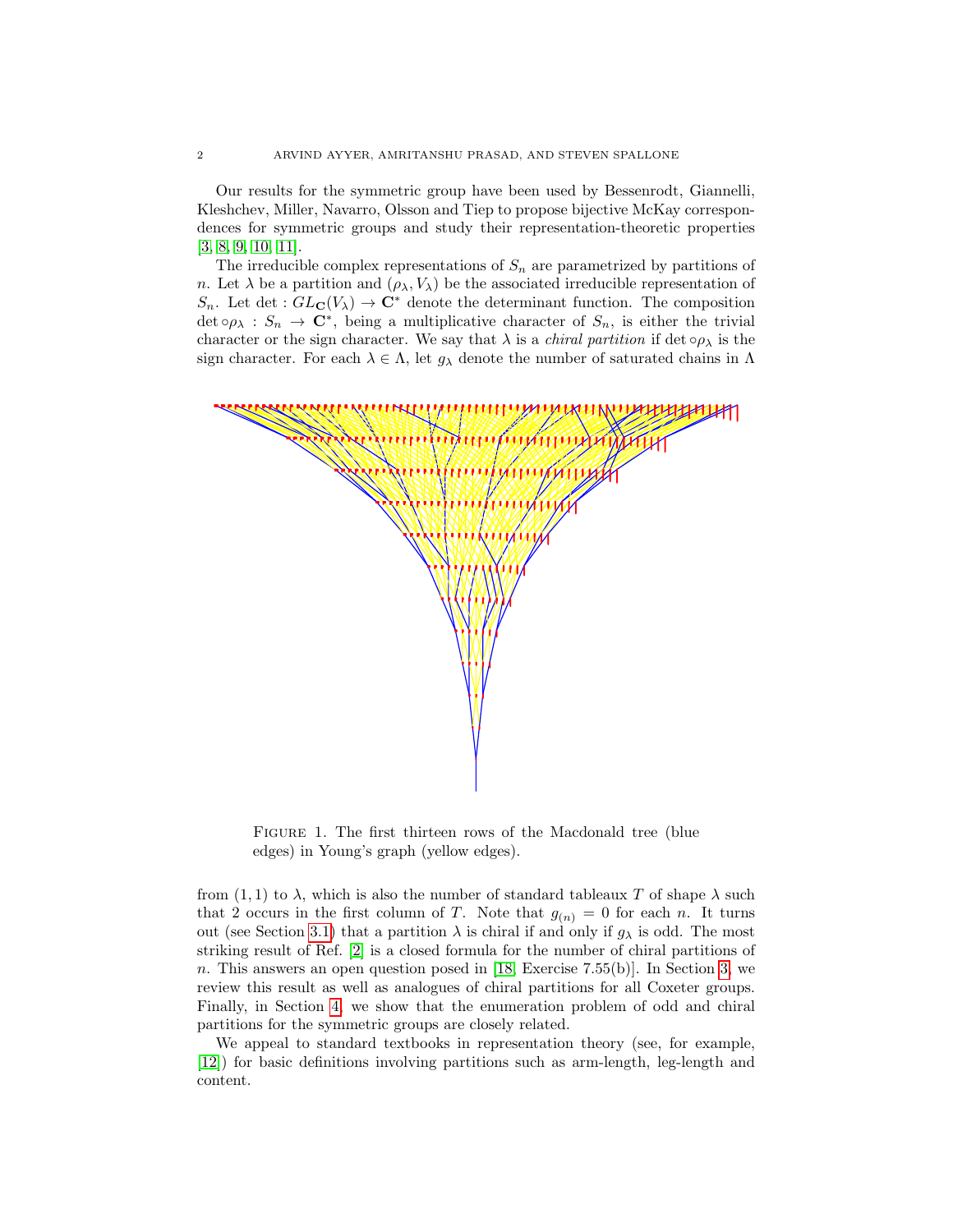## 2. Macdonald trees

<span id="page-2-0"></span>Despite having nice combinatorial properties, the Bratteli diagrams of systems of Coxeter groups are objects of great complexity when viewed as directed graphs. A powerful manifestation of this complexity is the difficulty in providing a closed formula for the number of partitions of  $n$ . In this section, we shall examine the subgraphs induced in Bratteli diagrams of Coxeter groups by odd-dimensional representations. For symmetric and hyperoctahedral groups, these subgraphs turn out to be rooted binary trees (where every node has up to two branches) whose structure can be captured in a few succinct axioms (Theorems [3](#page-4-0) and [8\)](#page-7-0). We call these trees Macdonald trees after Ian G. Macdonald, whose techniques involving cores and quotients we used. The structure of these trees explains the enumerative results of Macdonald [\[13\]](#page-16-3) and McKay [\[15\]](#page-16-2). At the time we found our results, we only knew about the work of Macdonald. It was later brought to our attention that McKay had published the same results a year before.

We begin with an illustrative toy case in Section [2.1.](#page-2-1) We then recall our results for the symmetric group in Section [2.2.](#page-2-2) Our new results for the hyperoctahedral group are explained in Section [2.3.](#page-5-0) We show that the subgraph of odd-dimensional representations for the demihyperoctahedral group is not a tree in Section [2.4.](#page-8-0)

<span id="page-2-1"></span>2.1. Toy case: Pascal's triangle. To better appreciate the recursive structure of Macdonald trees it is instructive to begin with the much simpler example of Pascal's triangle. Consider the graph  $P$  whose nodes are pairs  $(a, b)$ , where a and b are non-negative integers. Pairs  $(a, b)$  and  $(c, d)$  are connected by an edge if either  $a = c$  and  $|b - d| = 1$  or  $|a - c| = 1$  and  $b = d$ . This graph is the Hasse diagram of the poset  $N \times N$ , where N denotes the non-negative integers with the usual linear order.

It is easy to see that the number of number of saturated chains in  $N \times N$  from  $(0,0)$  to  $(a,b)$  is the binomial coefficient  $C(a,b) = \frac{(a+b)!}{a!b!}$ . Call a pair  $(a,b) \in P$  and odd pair if  $C(a, b)$  is odd. Call it a one-dimensional pair if  $C(a, b) = 1$  (i.e.,  $a = 0$ ) or  $b = 0$ ). It is a now well-known discovery of Lucas (see [\[20,](#page-16-12) Chapter 17]) that the subset of  $P$  consisting of odd pairs is a combinatorial version of the Sierpinski gasket. We revisit this connection from the point of view of graphs. Let L denote the subgraph induced in  $P$  by odd pairs. Let  $L_k$  denote the subgraph of  $L$  consisting of its first  $2^k$  rows (namely odd pairs  $(a, b)$  with  $0 \le a + b < 2^k$ ). Then  $L_1$  is the

binary tree  $\vee$ . All the nodes in  $L_1$  are one-dimensional. Moreover,

- For each  $k \geq 1$ ,  $L_{k+1}$  can be obtained from  $L_k$  as follows: to each onedimensional node in the top row of  $L_k$ , add an edge and attach one copy of  $L_k$ .
- One of the one-dimensional nodes in each copy of  $L_k$  so attached becomes a one-dimensional node in the top row of  $L_{k+1}$ .

<span id="page-2-2"></span>Let  $\ell(n)$  be the number of odd pairs summing to n and  $\nu(n)$  be the number of 1's in the binary expansion of  $n$ . The two axioms suffice to construct  $L$  by recur-sion (see Fig. [2\)](#page-3-1), and imply that, if  $2^k \leq n < 2^{k+1}$ , then  $\ell(n) = 2\ell(n-2^k)$ . It then follows that  $\ell(n) = 2^{\nu(n)}$ . Our results on Macdonald trees of symmetric and hyperoctahedral groups are more subtle analogs of this phenomenon.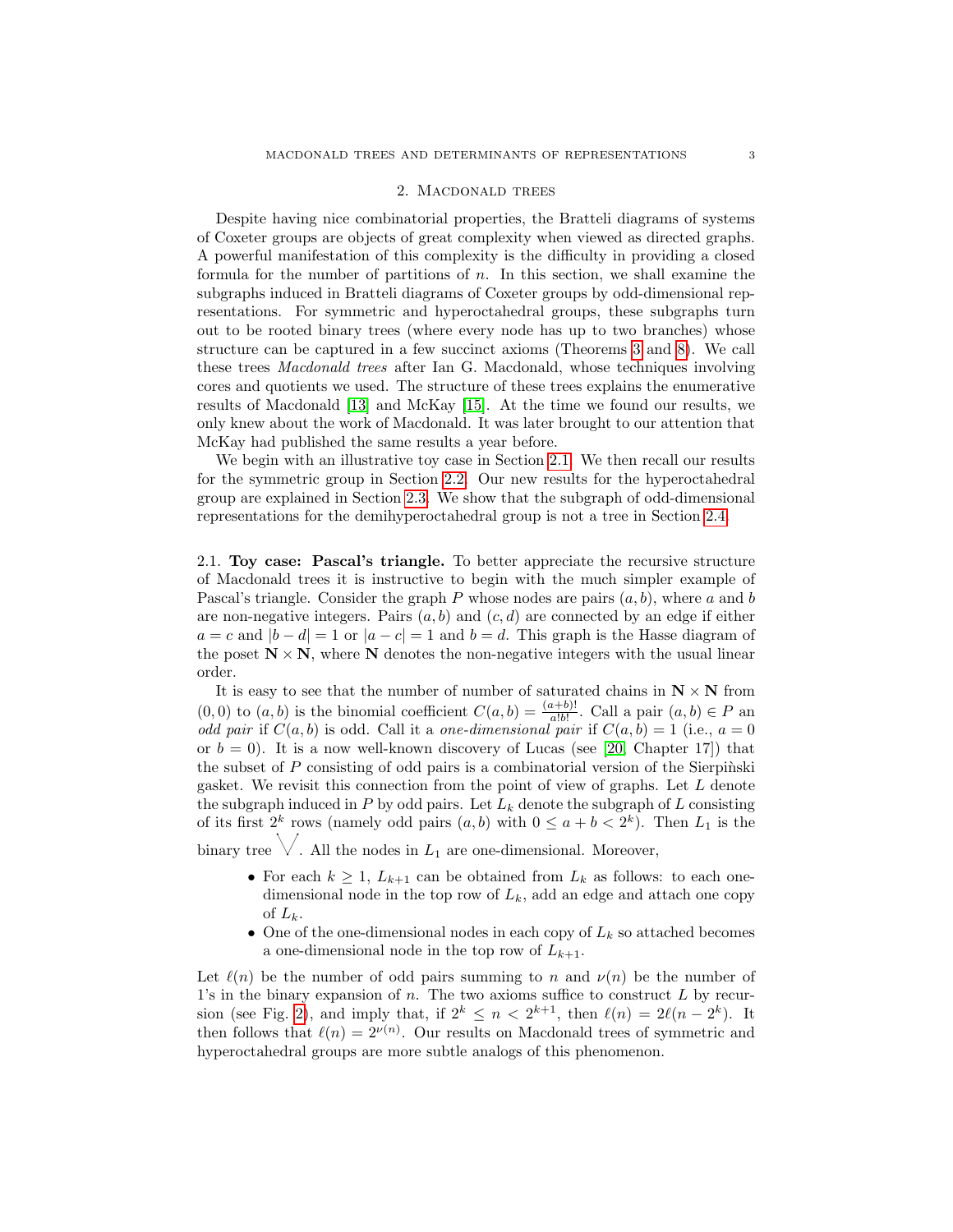

<span id="page-3-1"></span>FIGURE 2. The binary tree  $L_4$ . One-dimensional nodes are black.

2.2. Odd partitions of symmetric groups. We will need some definitions. A partition  $\lambda \vdash n$  is said to be a *hook* if  $\lambda = (k, 1^{n-k})$  for some  $k, 1 \leq k \leq n$ . In the special case when  $k$  equals 1 or  $n$ , we say that the partition is *one-dimensional*.

Let  $a(n)$  be the number of odd partitions of n. Let n be a positive integer with binary expansion given by

<span id="page-3-2"></span>(1) 
$$
n = \epsilon + 2^{k_1} + 2^{k_2} + \cdots + 2^{k_r}, \epsilon \in \{0, 1\}, 0 < k_1 < k_2 < \cdots < k_r.
$$

Then we have the following result:

<span id="page-3-0"></span>**Theorem 1** ([\[13,](#page-16-3) [15\]](#page-16-2)). If n is an integer having binary expansion given in [\(1\)](#page-3-2), then

$$
a(n) = 2^{k_1 + \dots + k_r}.
$$

In other words, if we express n in binary as a sum of powers of 2, then  $a(n)$  is the product of those powers of 2. A recursive version of Theorem [1](#page-3-0) is:

<span id="page-3-3"></span>**Theorem 2.** We have  $a(0) = 1$ , and moreover, for any positive integer n, let k be such that  $2^k \leq n < 2^{k+1}$ . Then

$$
a(n) = 2^k a(n - 2^k).
$$

Our first result is an interpretation of Theorem [2](#page-3-3) in terms of Young's lattice. Let M denote the subgraph induced in Young's graph by the set of odd partitions. The first thirteen rows of M inside Young's graph are shown in Figure [1.](#page-1-0) Let  $M_k$ denote the first  $2^k$  rows of M (consisting of partitions of 0 through  $2^k - 1$ ).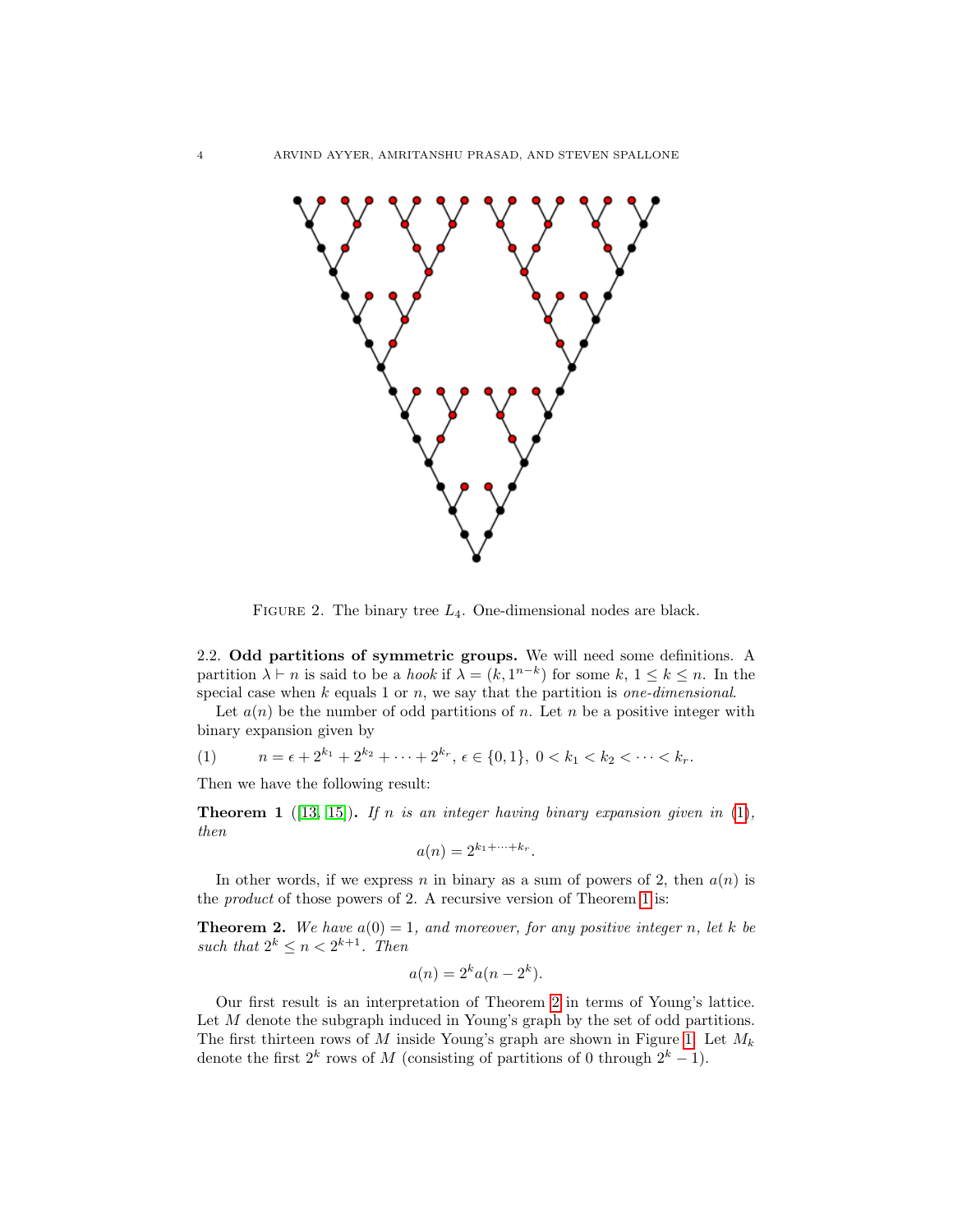

FIGURE 3. The recursive construction of  $M_4$  from  $M_3$ .  $M_3$  is shown in blue. Two copies of  $M_3$  (shown in green and orange) are attached to each of the four odd-dimensional hooks of rank seven. The black nodes represent one-dimensional partitions, the red nodes represent higher-dimensional hooks, and the remaining nodes are yellow.

<span id="page-4-1"></span><span id="page-4-0"></span>**Theorem 3** (Recursive description of  $M$ ).  $M_2$  is the rooted tree



For each  $k \geq 2$ , we have:

- (3.1) The graph  $M_{k+1}$  is obtained from  $M_k$  by attaching two copies of  $M_k$  to each hook in the top row of  $M_k$  via an edge.
- (3.2) The hooks in the top row of  $M_{k+1}$  are the hooks in  $M_k$  that ascend from the one-dimensional nodes in the top row of  $M_k$ .
- (3.3) The one-dimensional nodes in the top row of  $M_{k+1}$  are one-dimensional nodes in one of the two copies of  $M_k$  that ascend from the one-dimensional nodes in the top row of  $M_k$ .

In particular,  $M_{k+1}$  is obtained from  $M_k$  by attaching copies of  $M_k$  to certain leaves. The entire Macdonald tree  $M$  can be constructed by starting with  $M_2$ and applying the recursive rules above. The fact that  $M$  is a tree means that an odd-dimensional irreducible representation of  $S_n$ , when restricted to  $S_{n-1}$ , contains exactly one odd-dimensional representation of  $S_{n-1}$ .

Remark 4. The rules in Theorem [3](#page-4-0) are consistent with the following observations:

(4.1) The graph  $M_k$  is a rooted binary tree with  $2^{k \choose 2}$  nodes in its top row.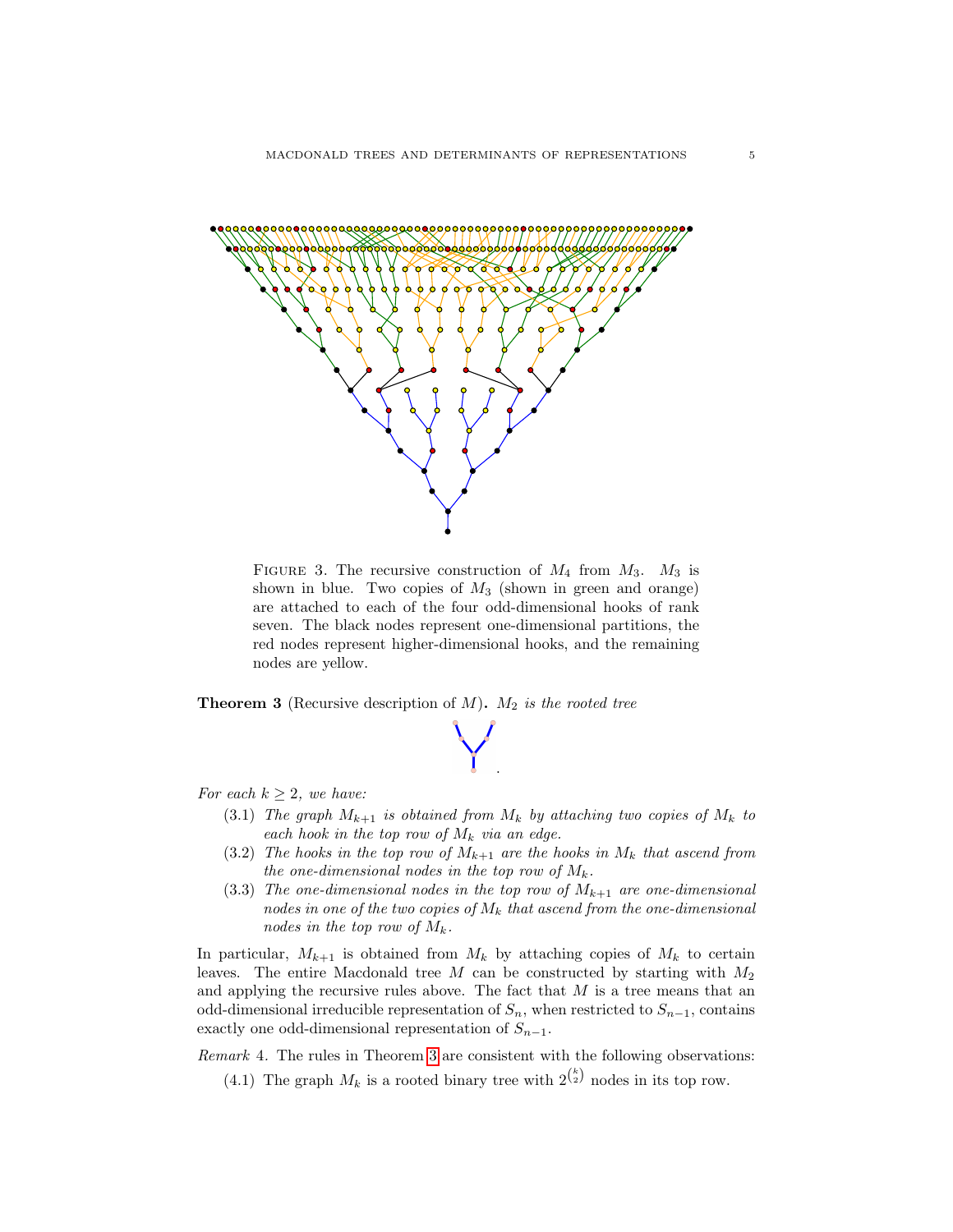- (4.2) Of these nodes,  $2^{k-1}$  are hooks.
- (4.3) Two of these hooks are one-dimensional.
- $(4.4)$  The subgraph of hooks in M is isomorphic to the subgraph L of odd pairs.

Figure [3](#page-4-0) shows how  $M_4$  is constructed from  $M_3$ . Theorem 3 may be regarded as a structural explanation of Theorem [2,](#page-3-3) similar to the explanation for the number of odd numbers in the  $n<sup>th</sup>$  row of Pascal's triangle in Section [2.1.](#page-2-1) The main ingredient in the proof of Theorem [3](#page-4-0) is the following recursive description of odd partitions and their cover relations (see [\[1,](#page-15-0) Lemma 2]).



<span id="page-5-2"></span>FIGURE 4. The odd partition  $\lambda = (5, 4, 2, 2, 1, 1)$  on the left and the unique odd partition that it covers,  $\mu = (5, 4, 2, 1, 1, 1)$ , on the right. Both can be reduced to their 2-cores, (1) and  $\emptyset$  respectively, by successively removing unique rim-hooks of size 8 (blue), 4 (green) and 2 (red) with the same leg-lengths.

<span id="page-5-1"></span>**Theorem 5.** Let n be a positive integer, and let  $k$  be the non-negative integer such that  $2^k \leq n < 2^{k+1}$ . A partition  $\lambda \vdash n$  is odd if and only if

- $(5.1)$   $\lambda$  has a  $2^k$ -hook, and
- (5.2) the partition of  $n-2^k$  obtained from  $\lambda$  by removing this hook (the  $2^k$ -core of  $\lambda$ ) is odd.

Moreover, the odd partition  $\lambda$  is uniquely determined by its  $2^k$ -core and the leglength of its  $2^k$ -hook. Finally, if  $2^k < n < 2^{k+1}$ , and  $\mu$  is an odd partition of  $n-1$ , then  $\mu$  is covered by  $\lambda$  if and only if the  $2^k$ -hooks of  $\lambda$  and  $\mu$  have the same leg-length and the  $2^k$ -core of  $\mu$  is covered by the  $2^k$ -core of  $\lambda$ .

Theorem [5](#page-5-1) provides fast algorithms to sequentially enumerate all odd partitions of n and to generate a uniformly random odd partition of n. See Section [4](#page-14-0) for an example.

Repeated applications of Theorem [5](#page-5-1) show that any odd partition of  $n$  of the form [\(1\)](#page-3-2) can be reduced to a partition of size  $\epsilon$  by successively removing rims of hooks of size  $2^{k_r}, 2^{k_{r-1}},$  and so on. See Figure [4](#page-5-2) for an example.

<span id="page-5-0"></span>2.3. Odd-dimensional representations of hyperoctahedral groups. The  $n<sup>th</sup>$ th hyperoctahedral group is the wreath product  $\mathbb{B}_n = S_2 \wr S_n = S_2^n \rtimes S_n$ . The normal subgroup  $S_2^n \triangleleft \mathbb{B}_n$  has two  $S_n$ -invariant characters, the trivial character, and the character  $\varepsilon$  whose restriction to each factor  $S_2$  is its non-trivial character.

For  $\lambda \vdash n$ , consider the irreducible representations  $\rho_{\lambda}^0$  and  $\rho_{\lambda}^1$  of  $\mathbb{B}_n$  on the representation space  $V_{\lambda}$  of  $S_n$  defined by:

 $\rho_{\lambda}^{0}(xw) = \rho_{\lambda}(w)$  and  $\rho_{\lambda}^{1}(xw) = \epsilon(x)\rho_{\lambda}(w)$ , for  $x \in S_{2}^{n}$ , and  $w \in S_{n}$ .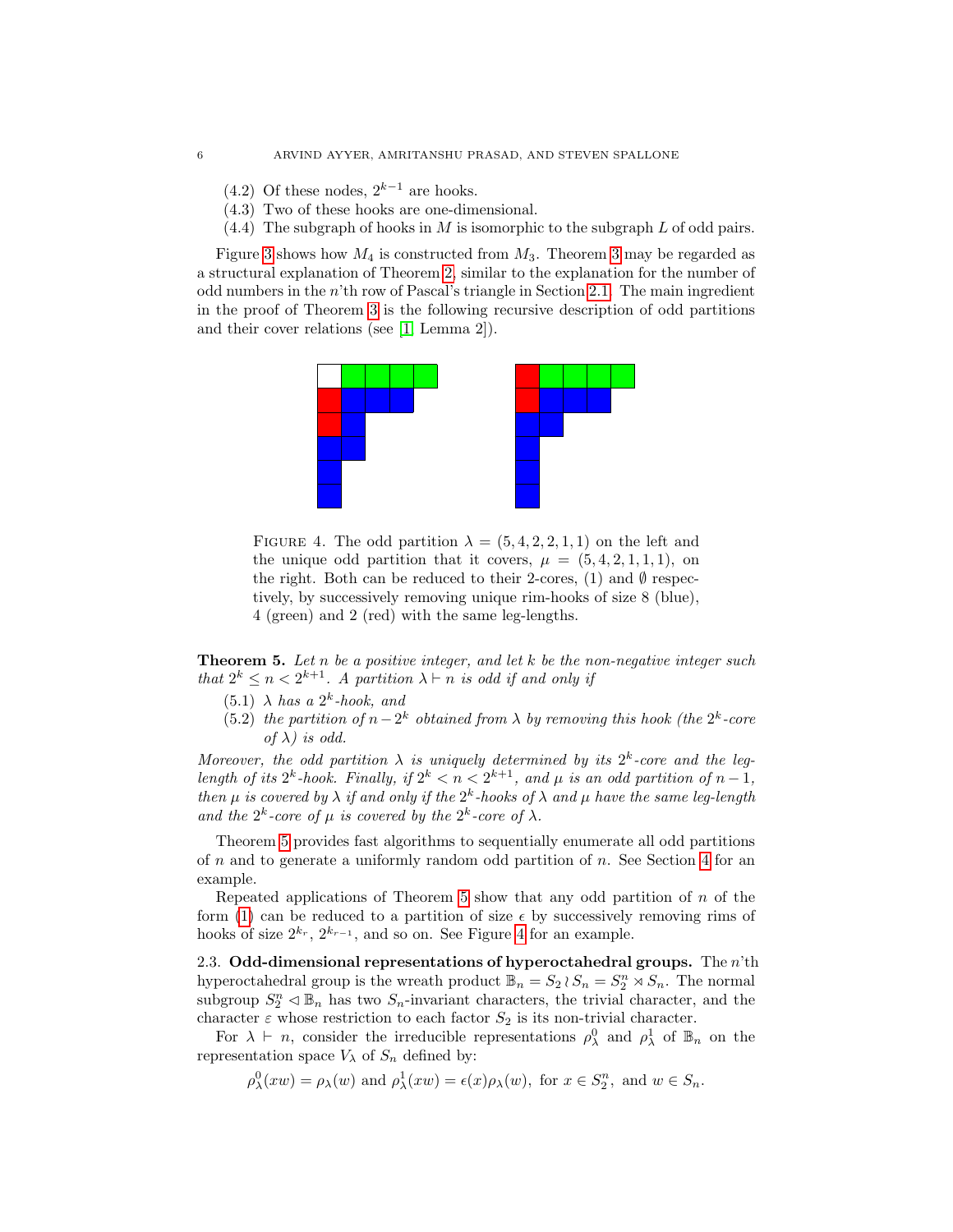Now suppose that  $n = a + b$  for two non-negative integers a and b, and that  $\alpha$  is a partition of a, and  $\beta$  a partition of b. The pair  $(\alpha, \beta)$  is called a bipartition of n and we write  $(\alpha, \beta) \models n$  in this case. The number of bipartitions of n is denoted  $p_2(n)$  and it is well-known that [\[17,](#page-16-13) Sequence A000712]

$$
\sum_{n\geq 0} p_2(n)x^n = \prod_{j\geq 1} \frac{1}{(1-x^j)^2}.
$$

Consider the subgroup  $\mathbb{B}_a \times \mathbb{B}_b \cong S_2^n \rtimes (S_a \times S_b) < \mathbb{B}_n$ . Define

(2) 
$$
\rho_{\alpha\beta} = \mathrm{ind}_{\mathbb{B}_{a}\times\mathbb{B}_{b}}^{\mathbb{B}_{n}} \rho_{\alpha}^{0} \boxtimes \rho_{\beta}^{1},
$$

where  $\boxtimes$  is the external tensor product. Then

<span id="page-6-0"></span>
$$
\{\rho_{\alpha\beta} \mid \alpha \vdash a, \beta \vdash b, a+b=n\}
$$

is a complete set of representatives for the set of isomorphism classes of irreducible representations of  $\mathbb{B}_n$ . Moreover, the restriction of  $V_{\alpha\beta}$  to  $\mathbb{B}_{n-1}$  contains  $V_{\gamma\delta}$  if and only if either  $\gamma \in \alpha^-$  and  $\delta = \beta$ , or  $\gamma = \alpha$  and  $\delta \in \beta^-$ . Here  $\lambda^-$  is the set of all partitions that are obtained from the Young diagram of  $\lambda$  by removing a corner box. Thus the Bratteli diagram of the family  $\mathbb{B}_n$  of hyperoctahedral groups turns out to be the Hasse diagram of the poset of bipartitions, partially ordered under containment. This poset is the Cartesian product [\[19,](#page-16-14) Section 3.2] of Young's lattice with itself. We denote this Bratteli diagram by  $Y^2$ .

We say that a bipartition  $(\alpha, \beta)$  is *odd* if the dimension of  $\rho_{\alpha\beta}$  is odd. Equation [\(2\)](#page-6-0) implies that the dimension of  $\rho_{\alpha\beta}$  is given by:

$$
f_{\alpha\beta} = \frac{n!}{a!b!} f_{\alpha} f_{\beta}.
$$

As a consequence,  $(\alpha, \beta)$  is an odd bipartition if and only if  $\alpha$  and  $\beta$  are both odd partitions, and the binomial coefficient  $C(a, b)$  is odd. Let bin(n) denote the set of place values where 1 occurs in the binary expansion of  $n$ . By Lucas's theorem (see [\[5\]](#page-16-15), for example),  $C(a, b)$  is odd if and only if there exists a subset  $S \subset \text{bin}(n)$ such that  $\text{bin}(a) = S$  and  $\text{bin}(b) = \text{bin}(n) \setminus S$ . These considerations, combined with Macdonald's formula for counting the number of odd partitions, lead to his formula for the number  $a_2(n)$  of odd bipartitions of n from [\[14\]](#page-16-4):

<span id="page-6-1"></span>**Theorem 6** (Macdonald [\[14\]](#page-16-4)). If n is an integer having binary expansion given in  $(1), then$  $(1), then$ 

$$
a_2(n) = a(2n).
$$

A recursive version of Theorem [6](#page-6-1) is:

<span id="page-6-2"></span>**Theorem 7.** We have  $a_2(0) = 1$ , and for any positive integer n, let k be such that  $2^k \leq n < 2^{k+1}$ . Then

$$
a_2(n) = 2^{k+1} a_2(n - 2^k).
$$

As in the case of symmetric groups, Theorem [7](#page-6-2) has an explanation in terms of the Bratteli diagram of hyperoctahedral groups.

Let  $M^2$  denote the subgraph induced in  $Y^2$  by odd bipartitions. The above description of odd bipartitions easily implies that  $M^2$  is also an incomplete binary tree. Indeed, given an odd bipartition  $(\alpha, \beta)$ , with  $|\alpha| = a$ , and  $|\beta| = b$ , if  $n = a+b$  is odd, then exactly one of  $a$  and  $b$  is odd. If  $a$  is odd, then the unique odd bipartition covered by  $(\alpha, \beta)$  in  $Y^2$  is  $(\gamma, \beta)$ , where  $\gamma$  is the unique odd partition covered by α. Also, the bijection  $(α, β) \mapsto (β, α)$  is an automorphism of  $Y^2$ . We call  $M^2$  the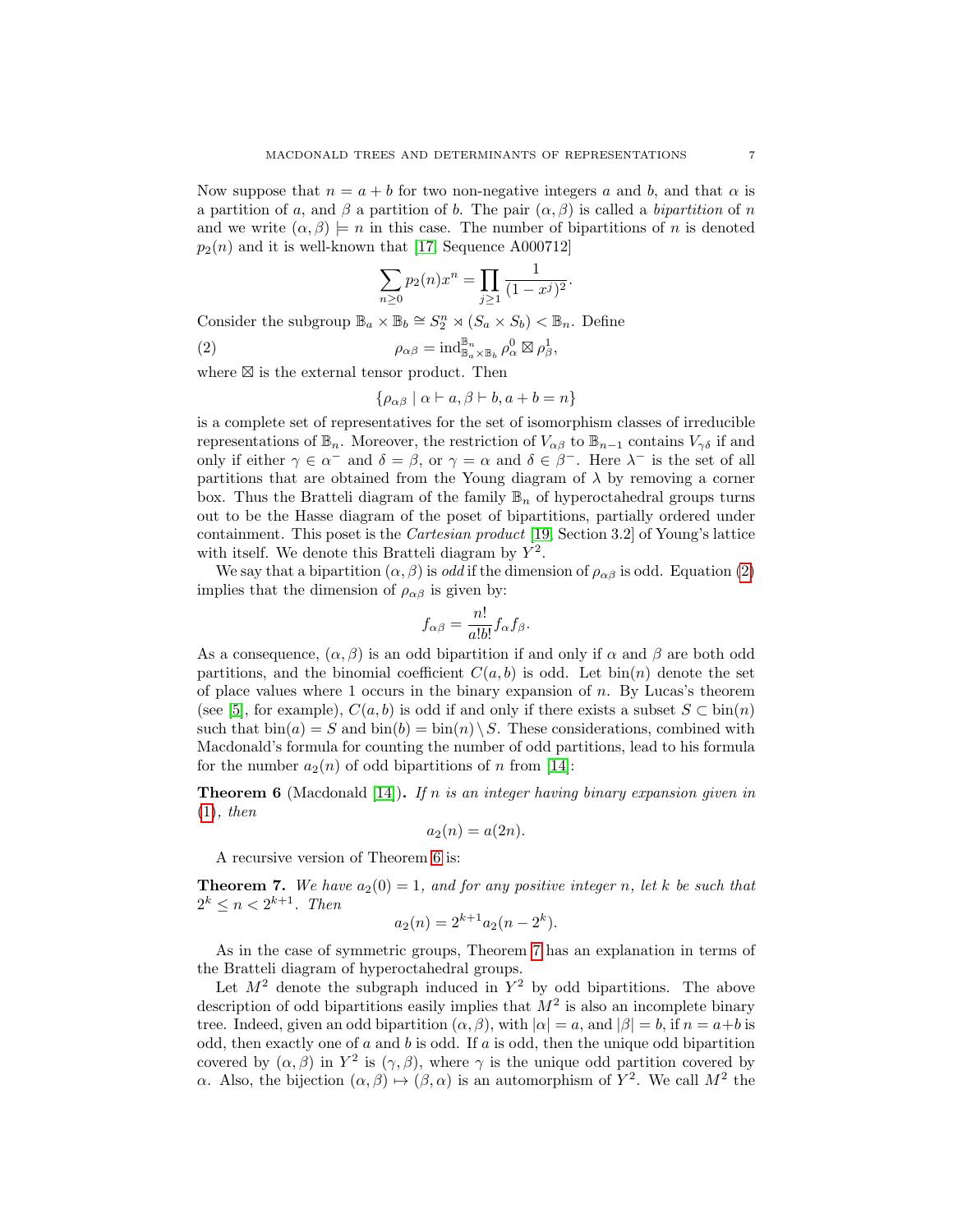hyperoctahedral Macdonald tree. Let  $M_k^2$  denote the first  $2^k$  rows of  $M^2$ , consisting of bipartitions with weights 0 through  $2^k - 1$ . Call a bipartition  $(\alpha, \beta)$  a hook if either  $\alpha = \emptyset$  or  $\beta = \emptyset$ , and the non-empty component is a hook. A bipartition  $(\alpha, \beta)$  is said to be *one-dimensional*  $f_{\alpha\beta} = 1$ .



FIGURE 5. The recursive construction of  $M_3^2$  from  $M_4^2$ . Two copies of  $M_2^2$  (shown in orange and green) are attached to each of the four hook-nodes in  $M_2^2$  of rank 3. The black nodes represent one-dimensional bipartitions, while the red nodes represent higher-dimensional hook bipartitions.

<span id="page-7-0"></span>**Theorem 8** (Recursive description of  $M^2$ ).  $M_2^2$  is the rooted tree with a distinguished left branch and a right branch.



Nodes colored black in the top row of this tree are one-dimensional (and therefore also hooks). The remaining nodes in the top row are not hooks. For  $k \geq 2$  we have:

- (8.1)  $M_{k+1}^2$  is obtained from  $M_k^2$  by attaching two copies of  $M_k^2$  to each hook in the top row of  $M_k^2$  via an edge.
- (8.2) The hooks in the top row of the left (respectively, right) branch of  $M_{k+1}^2$ are the hooks in the left (respectively, right) branch of one copy of  $M_k^2$ that ascends from each one-dimensional node in the top row of  $M_k^2$ .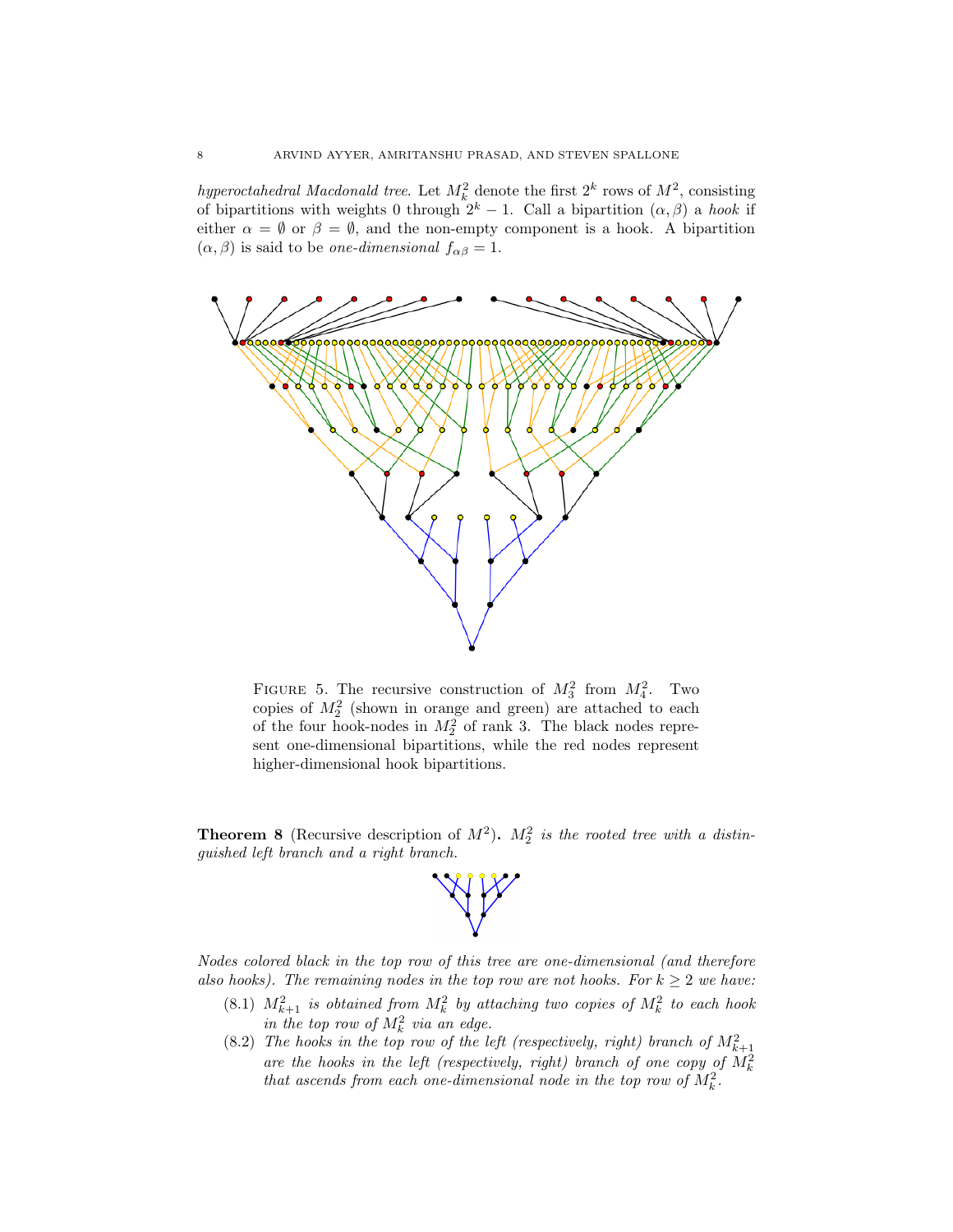

FIGURE 6. The odd bipartition in the second row is the unique odd bipartition covered by the odd bipartition in the first row.

(8.3) The one-dimensional nodes in the left (respectively, right) branch of the top row of  $M_{k+1}^2$  are one of the two one-dimensional nodes in in the left (respectively, right) branch of one copy of  $M_k^2$  that ascends from a onedimensional node of the left (respectively, right) branch of  $M_k^2$ .

All of  $M^2$  can be reconstructed from  $M_2^2$  by recursively applying these rules. The fact that  $M^2$  is a tree means that an odd-dimensional irreducible representation of  $\mathbb{B}_n$ , when restricted to  $\mathbb{B}_{n-1}$ , contains exactly one odd-dimensional representation of  $\mathbb{B}_{n-1}$ .

Remark 9. The recursive rules in Theorem [8](#page-7-0) are consistent with the following observations:

- (9.1)  $M_k^2$  is a rooted binary tree with  $2^{n+1 \choose 2}$  nodes in its topmost row.
- (9.2) Of these,  $2^k$  nodes are hooks.  $2^{k-1}$  of these hooks are on the left branch, and  $2^{k-1}$  of them are on the right branch.
- (9.3) Of these hooks, 4 are one-dimensional; 2 on the left branch, and 2 on the right branch.

Theorem [8](#page-7-0) can be proved using a characterization of vertices and edge relations in  $M^2$  (the analog of Theorem [5\)](#page-5-1).

**Theorem 10.** Let n be a positive integer and let k be the unique non-negative integer such that  $2^k \leq n < 2^{k+1}$ . A bipartition  $(\alpha, \beta)$  of n is odd if and only if either  $\alpha$  or  $\beta$  has a hook of length  $2^k$ , and the bipartition  $(\tilde{\alpha}, \tilde{\beta})$  obtained after removing the rim of this hook is an odd bipartition of  $n-2^k$ . Moreover the odd bipartition  $(\alpha, \beta)$  is uniquely determined by  $(\tilde{\alpha}, \tilde{\beta})$ , the leg-length of the hook which was removed, and the knowledge of whether it was removed from  $\alpha$  or from  $\beta$ .

<span id="page-8-0"></span>2.4. **Demihyperoctahedral groups.** We denote by  $\mathbb{D}_n$  the kernel of  $\varepsilon : \mathbb{B}_n \to$  $\{\pm 1\}$ , where  $\varepsilon$  is the character defined at the beginning of Section [2.3.](#page-5-0) It is the Weyl group of type  $D_n$ , and called the *demihyperoctahedral group*. The irreducible representations of  $\mathbb{D}_n$  are of two kinds:

• Let  $(\alpha, \beta)$  be a bipartition of n such that  $\alpha \neq \beta$ . Then the irreducible representation  $\rho_{\alpha\beta}$  of  $\mathbb{B}_n$  remains irreducible when restricted to  $\mathbb{D}_n$ , and is isomorphic to the restriction of  $\rho_{\beta\alpha}$  to  $\mathbb{D}_n$ .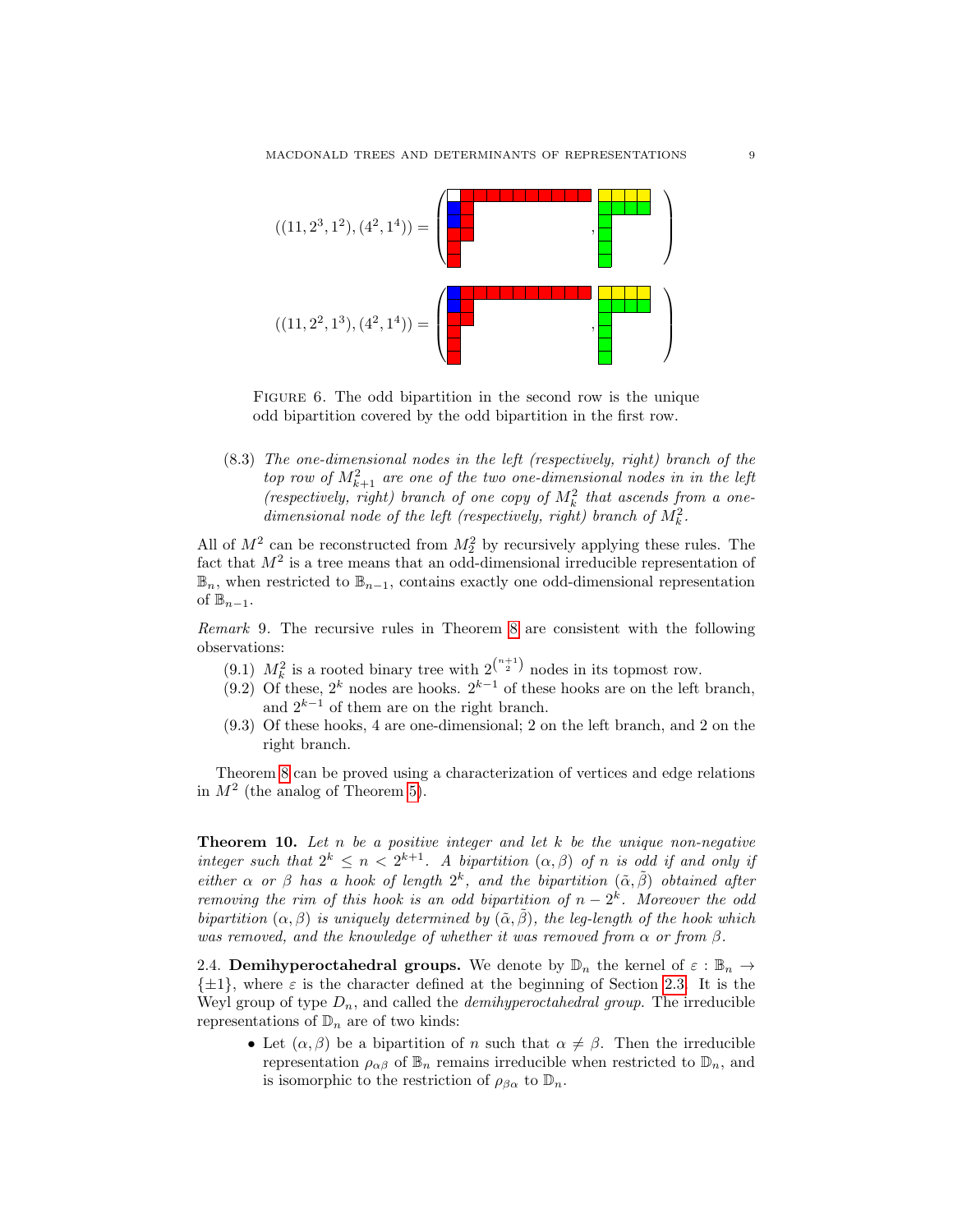• Let  $n > 0$  be even, and let  $\alpha$  be any partition of  $n/2$ . Then the irreducible representation  $\rho_{\alpha\alpha}$  of  $\mathbb{B}_n$ , when restricted to  $\mathbb{D}_n$ , is a sum of two nonisomorphic irreducible representations of  $\mathbb{D}_n$ , which are denoted by  $\rho^+_{\alpha\alpha}$ and  $\rho_{\alpha\alpha}^-$ .

The representation  $\rho_{\alpha\alpha}^-$  is the twist of  $\rho_{\alpha\alpha}^+$  by any element  $e \in \mathbb{B}_n \setminus \mathbb{D}_n$ . For  $n > 0$ , we have

$$
\operatorname{Irr}(\mathbb{D}_n) = \{ \operatorname{Res}_{\mathbb{D}_n}^{\mathbb{B}_n} \rho_{\alpha\beta} \mid (\alpha, \beta) \models n, \alpha \neq \beta \} \coprod \left\{ \rho_{\alpha\alpha}^+, \rho_{\alpha\alpha}^- \mid \alpha \vdash \frac{n}{2} \right\},\
$$

with the second set nonempty only when  $n$  is even. The total number of representations of  $\mathbb{D}_n$  is therefore equal to  $\frac{1}{2}p_2(n)$  when n is odd, and equal to

$$
\frac{1}{2}p_2(n)+\frac{3}{2}p\left(\frac{n}{2}\right)
$$

when n is even. The branching rules are as follows: for every partition  $\alpha$  that is covered by a partition  $\beta$  in Young's lattice,

- $\rho_{\alpha\alpha}^{\pm}$  occurs in the restriction of  $\rho_{\alpha\beta}$ .
- $\rho_{\alpha\beta}$  occurs in the restrictions of  $\rho_{\beta\beta}^{\pm}$ .
- $\rho_{\alpha\gamma}$  occurs in the restriction of  $\rho_{\beta\gamma}$  for every partition  $\gamma$ .

Let  $Y_D^2$  denote the resulting Bratteli diagram. It turns out that the subgraph induced in  $Y_D^2$  by odd-dimensional representations is no longer a tree. For example,



<span id="page-9-1"></span>is a cycle.

#### 3. Determinants of representations of Coxeter groups

In this section, we collect all the results about irreducible representations of Coxeter groups for which the determinant homomorphism is nontrivial. The results for the symmetric group are presented in Section [3.1](#page-9-0) and summarize the work in Ref. [\[2\]](#page-15-1). The Solomon principle is explained in Section [3.2.](#page-11-0) This is used to explain the results for all other Coxeter groups, which are taken from Ref. [\[7\]](#page-16-0), and appear in later subsections.

<span id="page-9-0"></span>3.1. Symmetric groups. Recall that a partition  $\lambda$  of n is said to be *chiral* if the corresponding irreducible representation  $V_{\lambda}$  of  $S_n$  has non-trivial determinant. Let  $b(n)$  denote the number of chiral partitions of n. The first few entries of the sequence  $b(n)$  [\[17,](#page-16-13) Sequence A272090] are

 $0, 1, 2, 3, 5, 4, 8, 12, 20, 8, 16, 24, 40, 32, 64, 88, 152, 16, 32, 48, \ldots$ 

The numbers  $b(n)$  also have a simple combinatorial interpretation. In Young's seminormal form,  $V_{\lambda}$  has a basis indexed by standard tableaux of shape  $\lambda$ . The basis vector corresponding to a tableau T is an eigenvector for  $\rho_{\lambda}(s_1)$ ; the eigenvalue is  $-1$  if 2 occurs in the first column of T and  $+1$  otherwise. Thus  $\lambda$  is chiral if and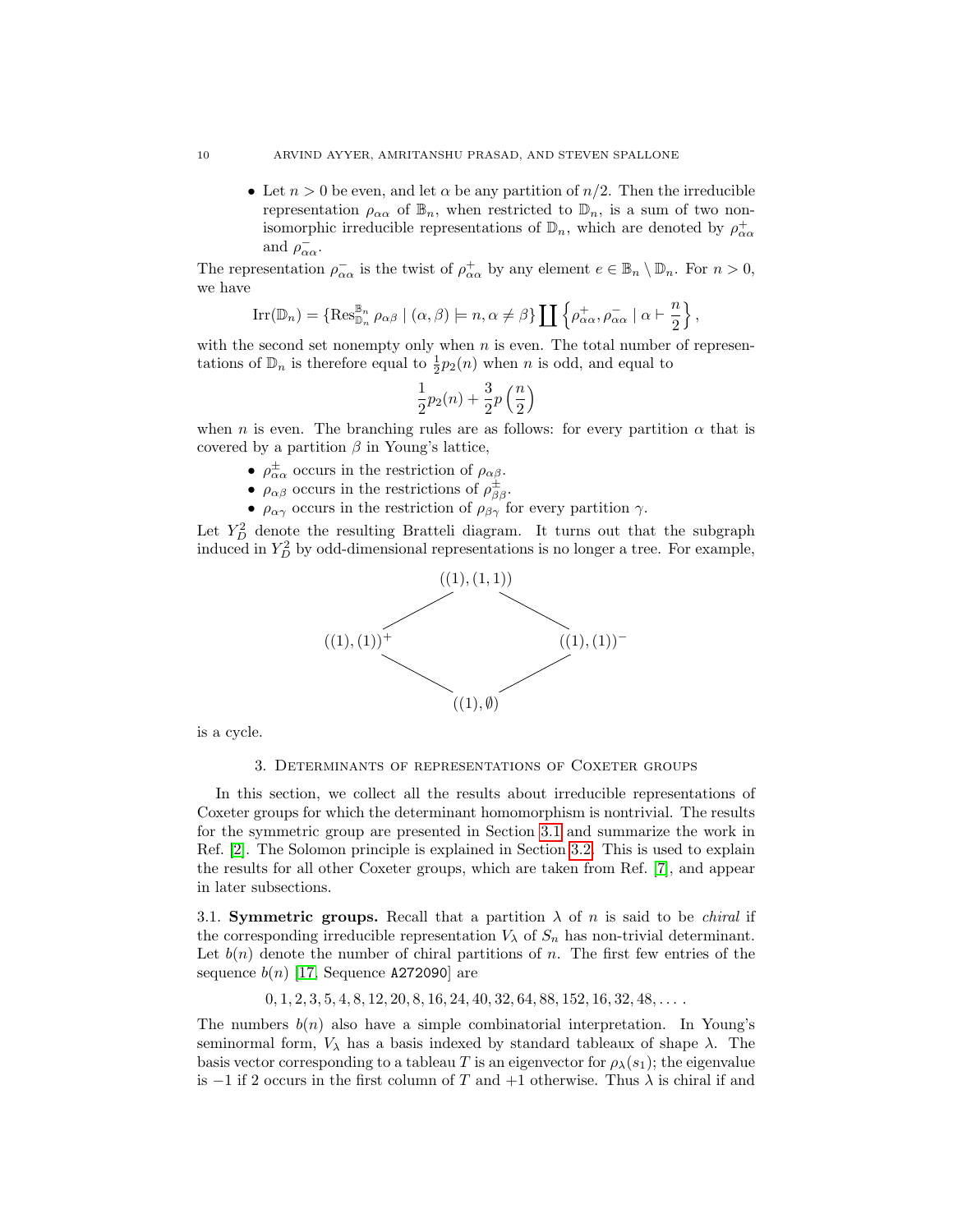only if  $g_{\lambda}$ , the number of standard tableaux where 2 occurs in the first column, is odd. Let

$$
C(\lambda) = \sum_{(i,j)\in\lambda} (j-i),
$$

be the sum of contents of cells in the Young diagram of  $\lambda$ .

**Theorem 11** (Stanley [\[18,](#page-16-10) Exercise 7.55(a)]). Given a partition  $\lambda$  of n, we have

(3) 
$$
g_{\lambda} = \frac{f_{\lambda}\left(\binom{n}{2} - C(\lambda)\right)}{2\binom{n}{2}}.
$$

The partition  $\lambda$  of n is chiral if and only if  $g_{\lambda}$  is odd.

We now state the main result of Ref. [\[2\]](#page-15-1).

<span id="page-10-0"></span>**Theorem 12.** If n is an integer having binary expansion given in  $(1)$ , then the number of chiral partitions of n is given by

$$
b(n) = a(n) \left( \frac{1}{2} + \sum_{v=1}^{k_1-1} 2^{vk_1 - \frac{v^2 + 3v + 4}{2}} + \epsilon \cdot 2^{\binom{k_1}{2} - k_1} \right).
$$

For any integer m, let  $v_2(m)$  denote the 2-adic valuation of m, that is, the largest integer v such that  $2^v$  divides m. Theorem [12](#page-10-0) is a consequence of the following more refined enumerative result.

<span id="page-10-1"></span>**Theorem 13.** If n is an integer having binary expansion  $(1)$ , then the number  $b_v(n)$  of chiral partitions  $\lambda$  of n for which  $v_2(f_\lambda) = v$  is given by

$$
b_v(n) = 2^{k_2 + \dots + k_r} \times \begin{cases} 2^{k_1 - 1} & \text{if } v = 0, \\ 2^{(v+1)(k_1 - 2) - \binom{v}{2}} & \text{if } 0 < v < k_1, \\ \epsilon 2^{\binom{k_1}{2}} & \text{if } v = k, \\ 0 & \text{if } v > k_1. \end{cases}
$$

Theorem [13](#page-10-1) follows from the characterization of chiral partitions in Theorem [15.](#page-11-1) The relevant combinatorial data for this characterization is the notion of 2-core towers of partitions, which is roughly the following. To each partition  $\lambda \vdash n$ , we associate a binary tree, each node of which is a partition. Each of these partitions is a 2-core. The number of non-trivial rows in the 2-core tower of  $\lambda$  is at most the number of digits in the binary expansion of n. We refer to Refs  $[2, 16]$  $[2, 16]$  for the details. Let  $w_i(\lambda)$  denote the sum of the sizes of the partitions in the *i*'th row of the 2-core tower of  $\lambda$ . We then have

$$
n = \sum_{i=0}^{\infty} w_i(\lambda) 2^i.
$$

Let  $\nu(n)$  denote the number of times 1 occurs in the binary expansion of n (for n as in [\(1\)](#page-3-2),  $\nu(n) = r + \epsilon$ ). Also let  $w(\lambda) = \sum_{i \geq 0} w_i(\lambda)$ . Define the 2-deviation of  $\lambda$ as

$$
e_2(\lambda) = w(\lambda) - \nu(|\lambda|).
$$

The following result gives a formula for the 2-adic valuation  $v_2(f_\lambda)$ .

<span id="page-10-2"></span>**Theorem 14** ([\[16,](#page-16-16) Proposition 6.4]). For any partition  $\lambda$ ,  $v_2(f_\lambda) = e_2(\lambda)$ .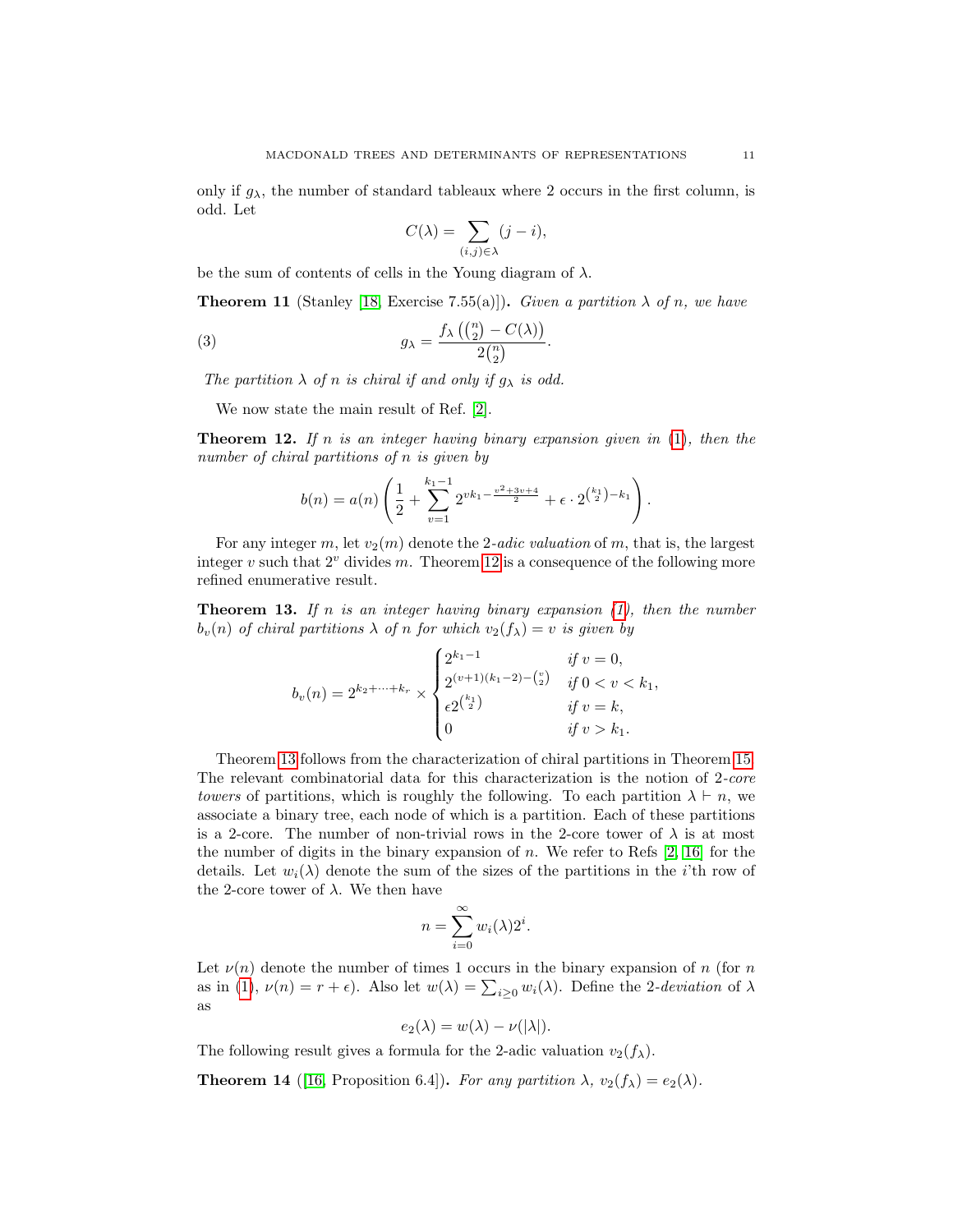In particular, a partition is odd if and only if its 2-core tower has at most one cell in each row. Theorem [14](#page-10-2) characterizes partitions parameterizing representations with dimensions of specified 2-adic valuation in terms of their 2-core towers.

<span id="page-11-1"></span>**Theorem 15** ([\[2,](#page-15-1) Theorem 6]). Let  $\lambda$  be a partition of  $n = a + b$  written as in [\(1\)](#page-3-2) with 2-quotient  $(\alpha, \beta)$  with  $|\alpha| = a$  and  $|\beta| = b$ . Then  $\lambda$  is chiral if and only if one of the following holds:

- <span id="page-11-2"></span> $(15.1)$   $\lambda$  is odd, and
	- (a) if n is even, then  $k_1 \in \text{bin}(a)$ .
	- (b) if n is odd, then  $k_1 \in \text{bin}(b)$ .
- $(15.2) \operatorname{core}_2 \lambda = \emptyset \text{ or } (1), \text{ and}$ 
	- (a)  $\alpha$  and  $\beta$  are odd,
		- (b)  $\sin(a) \cap \sin(b) = \{j\}$ , with  $j = v_2(a) = v_2(b)$ .
- (15.3) core<sub>2</sub> $\lambda = (2, 1)$  and  $\phi(\alpha, \beta)$  is odd.

In particular, one can infer whether a partition is chiral or not by looking at its 2-core tower. From [\(15.1\)](#page-11-2), it follows that half of the odd partitions are chiral and half are achiral.

Not only does Theorem [15](#page-11-1) prove the enumerative results in Theorems [12](#page-10-0) and [13,](#page-10-1) it also provides fast algorithms to:

- sequentially enumerate all chiral partitions of n with given  $v_2(f_\lambda)$ , and
- generate a uniformly random chiral partition of n with given  $v_2(f_\lambda)$ .

See Section [4](#page-14-0) for an example.

The proof of Theorem [15](#page-11-1) takes as its starting point the *Solomon principle*, which we now discuss in the context of a general Coxeter group.

<span id="page-11-0"></span>3.2. Solomon principle. Let  $\rho$  be a representation of a Coxeter group W. In this section we show how to infer det  $\rho$  from its character. So let  $(W, S)$  be a Coxeter group (S is a certain set of generators of order 2; see [\[4\]](#page-16-17)). There is a unique multiplicative character  $\varepsilon_W$  so that  $\varepsilon_W(s) = -1$  for each  $s \in S$ , namely

$$
\varepsilon_W(w) = (-1)^{\ell(w)},
$$

where  $\ell(w)$  is the length of w with respect to S.

For the Coxeter groups of type  $A_n$ ,  $D_n$ ,  $E_6$ ,  $E_7$ ,  $E_8$ ,  $H_3$ ,  $H_4$ , and  $I_2(p)$  with p odd, the trivial character and  $\varepsilon_W$  are the only multiplicative characters. This is equivalent to the abelianization  $W_{ab}$  having order 2.

<span id="page-11-3"></span>**Proposition 16.** Suppose  $|W_{ab}| = 2$ , and let  $s \in S$ . If  $\rho$  is a representation of W, then

$$
\det \rho = (\varepsilon_W)^b,
$$

where

$$
b = \frac{\dim \rho - \chi_{\rho}(s)}{2}.
$$

*Proof.* Let a be the multiplicity of 1 as an eigenvalue of  $\rho(s)$ , and b be the multiplicity of  $-1$ . Then dim  $\rho = a + b$  and  $\chi_{\rho}(s) = a - b$ .

We attribute this approach to counting chiral partitions to L. Solomon; see [\[18,](#page-16-10) Exercise 7.55].

The abelianization of the other Coxeter groups  $(B_n, F_4, \text{ and } I_2(p)$  for p even) are Klein 4 groups. For these, fix two non-conjugate simple reflections  $s_1, s_2 \in S$ , and multiplicative characters  $\omega_1, \omega_2$  so that  $\omega_1(s_1) = -1$ ,  $\omega_1(s_2) = 1$ ,  $\omega_2(s_1) = 1$ ,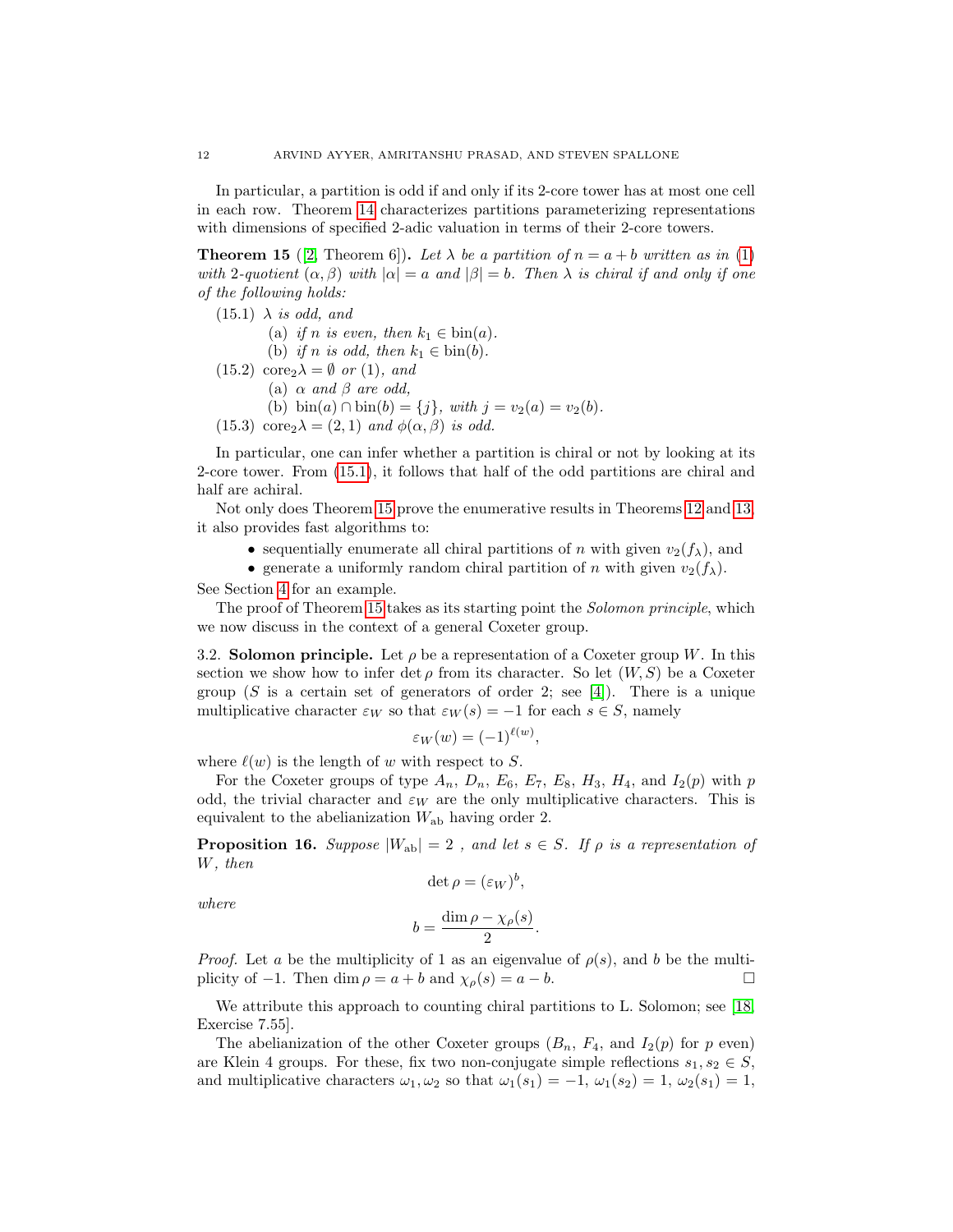$\omega_2(s_2) = -1$ . Then  $\varepsilon_W = \omega_1 \cdot \omega_2$  and the multiplicative characters of W are  $\{1,\omega_1,\omega_2,\omega_1\cdot\omega_2\}$ . A similar proof to that of Proposition [16](#page-11-3) gives:

**Proposition 17.** Suppose  $|W_{ab}| = 4$ , and let  $s_1, s_2, \omega_1, \omega_2$  be as above. If  $\rho$  is a representation of W, then

$$
\det \rho = (\omega_1)^{x_1} (\omega_2)^{x_2},
$$

where

and

$$
x_1 = \frac{\dim \rho - \chi_{\rho}(s_1)}{2},
$$

$$
\dim \rho - \chi_{\rho}(s_2)
$$

 $x_2 = \frac{\dim \rho - \chi_\rho(s_2)}{2}$  $\frac{\lambda p^{(0)} }{2}.$ 

<span id="page-12-0"></span>3.3. Hyperoctahedral groups. Recall that  $\varepsilon$  denotes the character of  $\mathbb{B}_n = S_2^n \rtimes$  $S_n$  whose restriction to each factor  $S_2$  is its non-trivial character. Write sgn<sup>0</sup> for the composition of the projection  $\mathbb{B}_n \to S_n$  with the sign character of  $S_n$ . Finally write sgn<sup>1</sup> =  $\varepsilon \cdot$ sgn<sup>0</sup>. The multiplicative characters of  $\mathbb{B}_n$  are then  $1, \varepsilon$ , sgn<sup>0</sup>, and sgn<sup>1</sup>. For  $\omega$  a multiplicative character of  $\mathbb{B}_n$ , put

$$
N_{\omega}(n) = \#\{(\alpha, \beta) \models n \mid \det \rho_{\alpha, \beta} = \omega\}.
$$

In this section we will give closed formulas for  $N_{\omega}(n)$  when  $\omega \neq 1$ . (If we had a closed formula for  $N_1(n)$ , then we would have a closed formula for  $p_2(n)$ , which seems out of reach.)

The determinants of the representations of  $\mathbb{B}_n$  can be computed either through the Solomon formulas, combined with the Frobenius character formula, or through a well-known formula for the determinant of an induced representation. (See [\[7\]](#page-16-0), for example.) Let

$$
x_{\alpha\beta} = f_{\alpha} f_{\beta} \binom{n-1}{a, b-1},
$$

and

$$
y_{\alpha\beta} = f_{\alpha}f_{\beta}\binom{n-2}{a-1,b-1} + f_{\beta}g_{\alpha}\binom{n-2}{a-2,b} + f_{\alpha}g_{\beta}\binom{n-2}{a,b-2}.
$$

**Theorem 18.** For a bipartition  $(\alpha, \beta)$ , we have

$$
\det \rho_{\alpha\beta} = \varepsilon^{x_{\alpha\beta}} \cdot (\text{sgn}^0)^{y_{\alpha\beta}}.
$$

Since the parities of  $f_{\lambda}$  and  $g_{\lambda}$  can be read from the 2-core tower of  $\lambda$  by Theo-rems [14](#page-10-2) and [15,](#page-11-1) the parities of  $x_{\alpha\beta}$  and  $y_{\alpha\beta}$  are also determined by the same tower. In particular, this allows for closed formulas for

$$
N_{\omega}(a,b) = \#\{\alpha \vdash a, \beta \vdash b \mid \det \rho_{\alpha,\beta} = \omega\},\
$$

at least when  $\omega$  is nontrivial. From this, the  $N_{\omega}(n)$  are computed by the identity

$$
N_{\omega}(n) = \sum_{a+b=n} N_{\omega}(a, b).
$$

Here is the result: For  $n \geq 2$ , and  $k = v_2(n)$ , we have

(4) 
$$
N_{\varepsilon}(n) = \begin{cases} \frac{1}{4} a_2(n) & \text{if } n \text{ is odd,} \\ \frac{1}{8} a_2(n) \left(2 + \sum_{j=1}^{k-1} 2^{\binom{k}{2} - \binom{j}{2}}\right) & \text{if } n \text{ is even.} \end{cases}
$$

For *n* as in [\(1\)](#page-3-2), let  $n' = n - \epsilon$ . The following equations compute  $N_{\text{sgn}^0}(n)$  in all cases [\[7\]](#page-16-0). Let  $k = v_2(n')$ .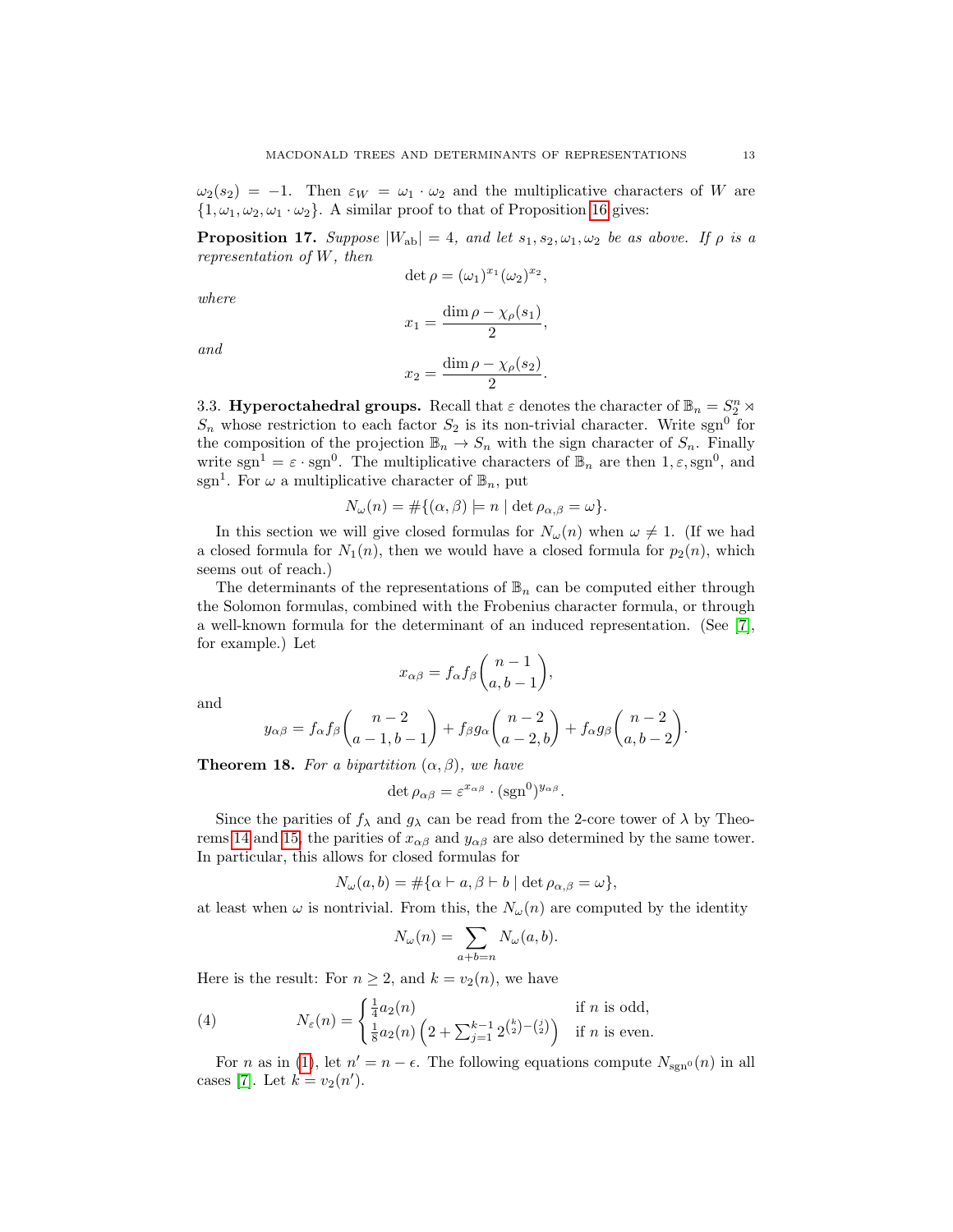

<span id="page-13-0"></span>FIGURE 7.  $N_1(n)$  (orange),  $N_{\text{sgn}^0}(n)$  (green),  $N_{\text{sgn}^1}(n)$  (red) and  $N_{\varepsilon}(n)$  (blue).

(18.1) If  $n \equiv 1 \mod 4$ , then

$$
N_{\rm sgn^0}(n) = \frac{1}{4} a_2(n) \left( 1 + 3 \cdot 2^{\binom{k}{2}-1} + 2^{\binom{k}{2}-k+1} + \sum_{j=2}^{k-1} \left( 2^{\binom{k}{2}-\binom{j}{2}} + 2^{\binom{k}{2}-j} \right) \right).
$$

(18.2) If  $n \equiv 3 \mod 4$ , then  $N_{\text{sgn}^0}(n) = \frac{1}{2} a_2(n)$ .  $(18.3)$  If *n* is even, then

$$
N_{\rm sgn^0}(n) = \frac{1}{8} a_2(n) \left( 2 + \sum_{j=1}^{k-1} 2^{\binom{k}{2} - \binom{j}{2}} \right).
$$

For  $n \geq 2$ , and  $k = v_2(n)$ , we have

$$
N_{\text{sgn}^{1}}(n) = \begin{cases} \frac{1}{4}a_{2}(n) & \text{if } n \text{ is odd} \\ \frac{1}{8}a_{2}(n)\left(2+2^{k}+\sum_{j=1}^{k-1}2^{\binom{k}{2}-\binom{j}{2}}(2^{j}-1)\right) & \text{if } n \text{ is even.} \end{cases}
$$

Since  $N_1(n) + N_{\varepsilon}(n) + N_{\text{sgn}^0}(n) + N_{\text{sgn}^1}(n) = p_2(n)$ , one implicitly has a formula for  $N_1(n)$  as well. Figure [7](#page-13-0) shows a logplot of each  $N_\omega(n)$ , with  $N_1(n)$  in orange,  $N_{\text{sgn}^0}(n)$  in green,  $N_{\text{sgn}^1}(n)$  in red, and  $N_{\varepsilon}(n)$  in blue. Figure [7](#page-13-0) suggests the following inequalities, which have been shown to hold for  $n \geq 10$ :

- (18.1)  $N_{\varepsilon}(n) = N_{\text{sgn}^1}(n) < N_{\text{sgn}^0}(n) < N_1(n)$ , for n odd
- (18.2)  $N_{\varepsilon}(n) = N_{\text{sgn}^0}(n) < N_{\text{sgn}^1}(n) < N_1(n)$ , for *n* even.

3.4. **Demihyperoctahedral groups.** The group  $\mathbb{D}_n$ , for  $n \geq 2$ , has two multiplicative characters: 1 and sgn, where sgn is the restriction of sgn<sup>0</sup> (or of sgn<sup>1</sup>) to  $\mathbb{D}_n$ . To avoid confusion with earlier notation, let us write

$$
N'_{\omega}(n) = \#\{\rho \in \operatorname{Irr}(\mathbb{D}_n) \mid \det \rho = \omega\},\
$$

for  $\omega = 1$ , sgn. Since the sum of  $N_1'(n)$  and  $N'_{sgn}(n)$  is equal to this number, so we need only count  $N'_{\text{sgn}}(n)$ .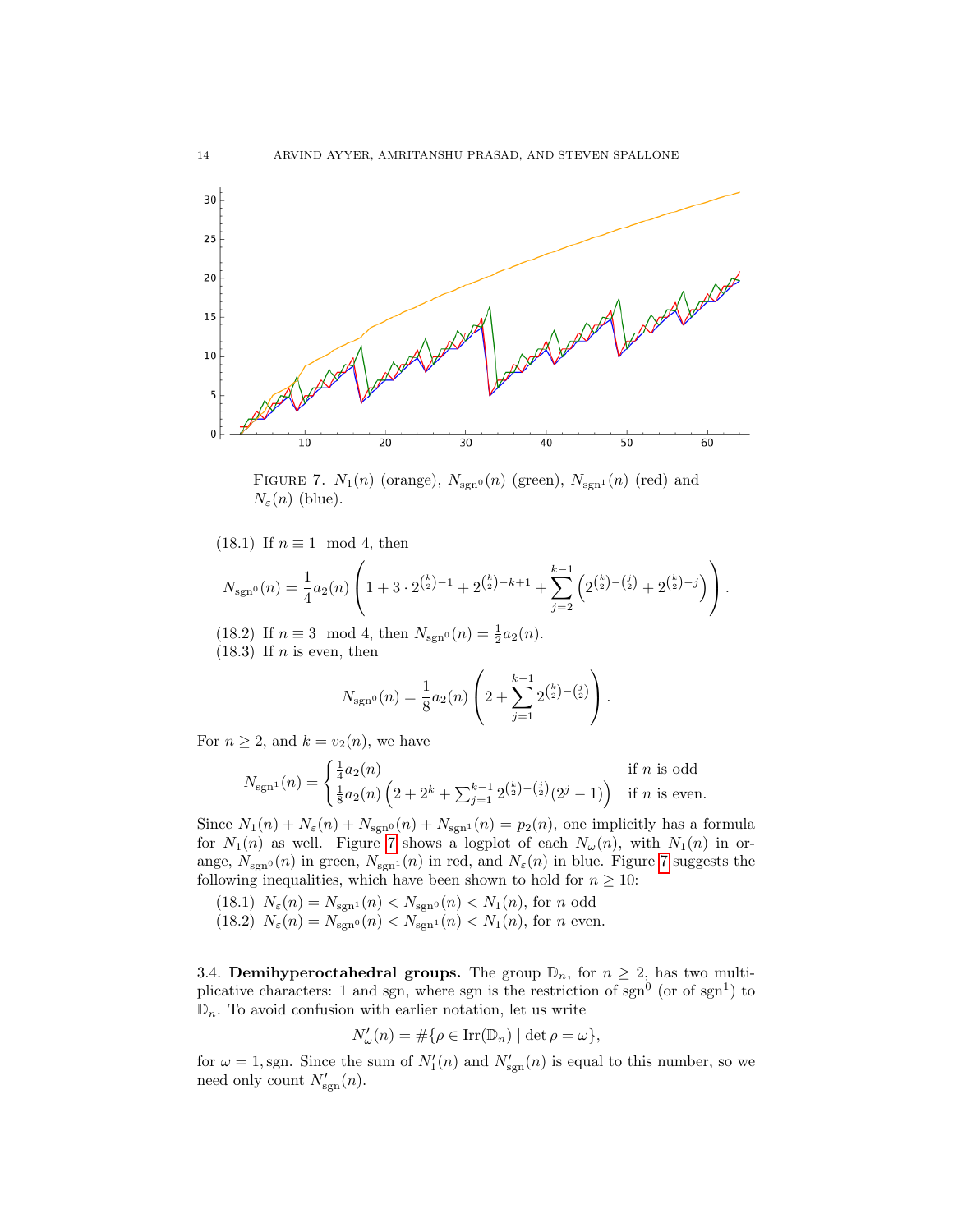The restrictions of  $\rho_{\alpha\beta}$  with  $\alpha \neq \beta$  to  $\mathbb{D}_n$  are irreducible, and their determinants are given by restriction. On the other hand, the restrictions of  $\rho_{\alpha\alpha}$  split into two irreducible pieces  $\rho_{\alpha\alpha}^{\pm}$  with identical determinants. To compute these determinants, we apply the Solomon formula, using that  $\chi_{\rho_{\alpha\alpha}^+}(s_1) = \frac{1}{2}\chi_{\rho_{\alpha\alpha}}(s_1)$ . Unless  $n = 2^k$  or  $n = 2<sup>k</sup> + 2$  for some k, one gets the trivial character. If n is a power of 2, then  $\rho_{\alpha\alpha}^{\pm}$ has determinant sgn if and only if  $\alpha$  is odd and achiral. If  $n = 2^k + 2$  for some k, then  $\rho_{\alpha\alpha}^{\pm}$  has determinant sgn if and only if  $\alpha$  is odd. This leads to the following count:

Theorem 19. Let  $n \geq 4$ . We have

$$
N_{\rm sgn}^{\prime}(n) = \left\{ \begin{array}{ll} \frac{1}{2}(N_{\rm sgn^0}(n) + N_{\rm sgn^1}(n)) + \frac{1}{2}n & \textit{if } n = 2^k \textit{ for some } k \geq 1,\\ \frac{1}{2}(N_{\rm sgn^0}(n) + N_{\rm sgn^1}(n)) + n - 2 & \textit{if } n = 2^k + 2 \textit{ for some } k \geq 1,\\ \frac{1}{2}(N_{\rm sgn^0}(n) + N_{\rm sgn^1}(n)) & \textit{otherwise}. \end{array} \right.
$$

Formulas for  $N_{\omega}(n)$  were given in Section [3.3.](#page-12-0)

3.5. Other Coxeter groups. The remaining Coxeter groups are either dihedral or exceptional. The dihedral case is facile, and the exceptional cases are finite in number and the determinants may be computed by available character tables. See [\[7\]](#page-16-0) for these remaining cases.

## 4. Comparison of odd and chiral partitions

<span id="page-14-0"></span>It turns out that the functions  $a(n)$  and  $b(n)$  track each other closely (see Figure [8\)](#page-14-1).



<span id="page-14-1"></span>FIGURE 8. Growth of  $a(n)$  (odd partitions) against  $b(n+2)$  (chiral partitions) on a log-linear scale.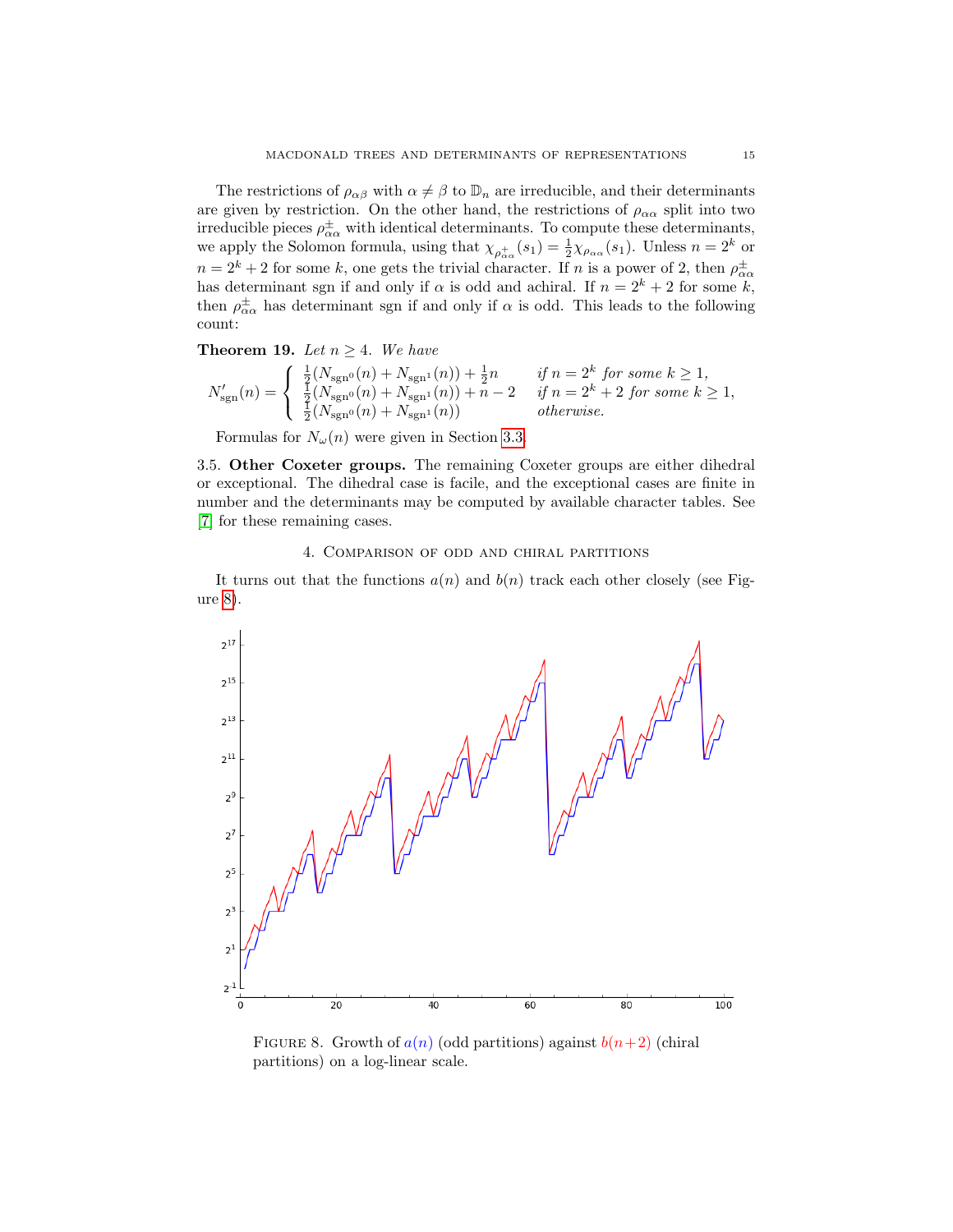<span id="page-15-2"></span>Theorem 20. For every positive integer n,

$$
\frac{2}{5}\leq \frac{a(n)}{b(n+2)}\leq 1.
$$

Moreover,  $a(n)/b(n+2) = 1$  if and only if n is divisible by 4.

See [\[2\]](#page-15-1) for the proof. Theorem [20](#page-15-2) says that  $a(n)$  is a good proxy for estimating the growth of  $b(n)$ . The order of the sequence  $a(n)$  fluctuates widely; when  $n = 2<sup>k</sup>$ ,  $a(n) = 2<sup>k</sup>$  and when  $n = 2<sup>k</sup> - 1$ ,  $a(n) = 2<sup>k(k-1)/2</sup>$ . In any case,  $a(n)$  (and thus also  $b(n)$ ) is dwarfed by the growth of the partition function:

$$
p(n) \sim \frac{1}{4n\sqrt{3}} \exp(\pi \sqrt{2n/3})
$$
 as  $n \to \infty$ .

For example, Theorem [12](#page-10-0) predicts a relatively large value for  $b(4097)$  (compared to neighboring integers), but even so, the probability of a partition of 4097 being chiral is

 $b(4097)/p(4097) \approx 2.4236148775415833 \times 10^{-47}$ ,

which is astronomically small. Therefore, algorithms for sampling uniformly random partitions will be very ineffective for sampling uniformly random odd and chiral partitions. But using Theorem [5](#page-5-1) and Theorem [15,](#page-11-1) one may easily generate these of size 4097 very fast. A sample run of our code, which is available at <http://www.imsc.res.in/~amri/chiral.sage>, gives random odd and chiral partitions of 4095 and 4097 respectively instantaneously on a conventional office desktop:

```
sage : random_odd_dim_partition (4095). frobenius_coordinates ()
([677, 491, 148, 65, 24, 6, 2, 1, 0],[1556, 446, 346, 206, 107, 7, 3, 1, 0])sage : random_chiral_partition (4097). frobenius_coordinates ()
([1879 , 272 , 152 , 27 , 20 , 19 , 8 , 2 , 0] ,
[1015, 239, 168, 103, 100, 43, 32, 7, 2])
```
These programs also allow us to enumerate odd and chiral partitions efficiently. Our code for chiral partitions based on Theorem [15](#page-11-1) also provides algorithms for generating random chiral partitions with dimension having fixed 2-adic valuation, and for enumerating all chiral partitions of  $n$  with dimension having fixed 2-adic valuation.

# **ACKNOWLEDGEMENTS**

We thank A. R. Miller for pointing us to McKay's work. We thank Debarun Ghosh for providing us with Figure [7.](#page-13-0) This research was driven by computer exploration using the open-source mathematical software Sage [\[22\]](#page-16-18) and its algebraic combinatorics features developed by the SageCombinat community [\[21\]](#page-16-19). AA was partially supported by UGC centre for Advanced Study grant and by Department of Science and Technology grant EMR/2016/006624. AP was partially supported by a Swarnajayanti Fellowship of the Department of Science and Technology (India).

## **REFERENCES**

- <span id="page-15-0"></span>[1] Arvind Ayyer, Amritanshu Prasad, and Steven Spallone. Odd partitions in Young's lattice. Séminaire Lotharingien de Combinatoire, 75:B75g, 2016.
- <span id="page-15-1"></span>[2] Arvind Ayyer, Amritanshu Prasad, and Steven Spallone. Representations of symmetric groups with non-trivial determinant. J. Combin. Theory Ser. A, 150:208–232, 2017.